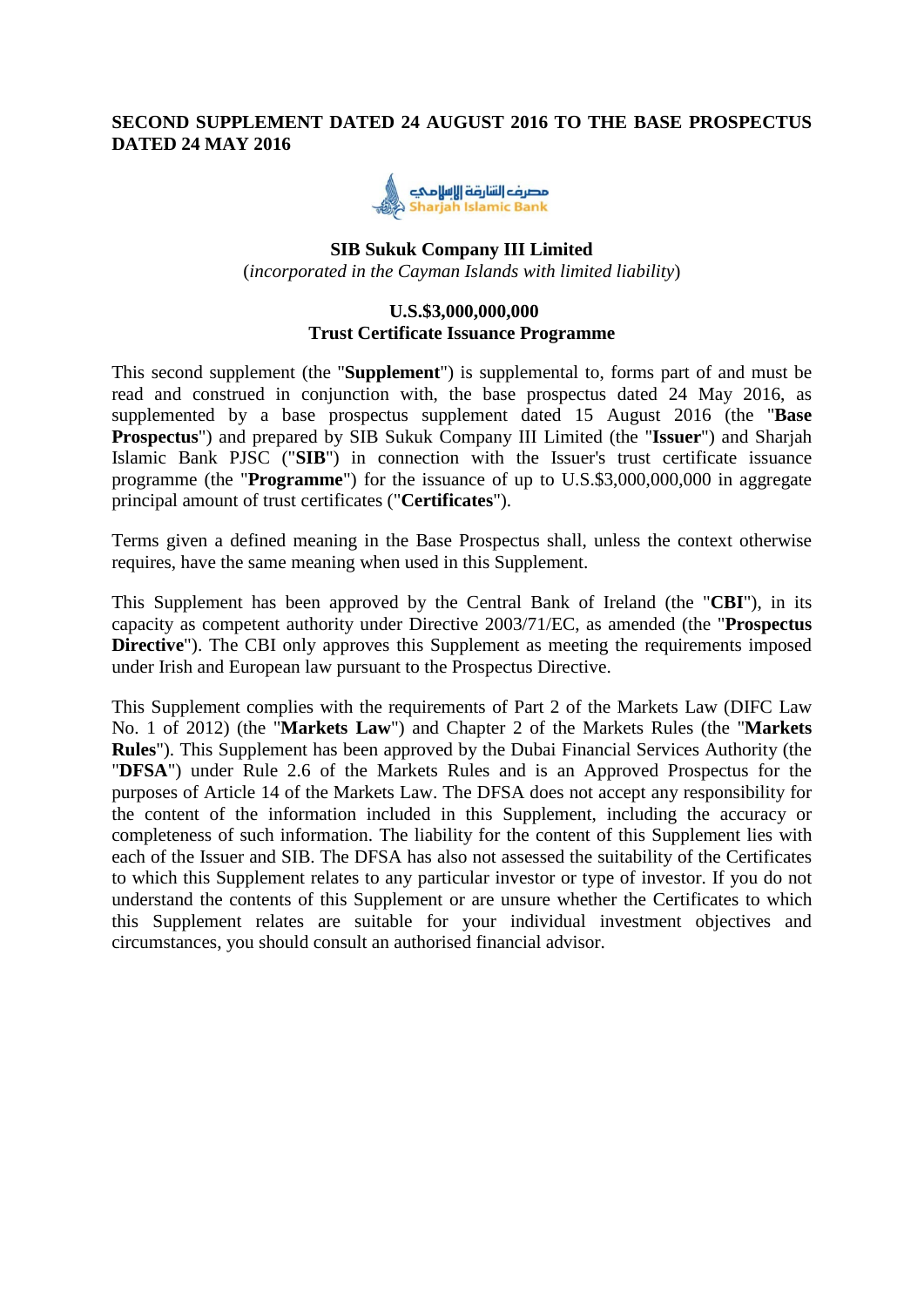### **IMPORTANT NOTICES**

Each of the Issuer and SIB accepts responsibility for the information contained in this Supplement and declares that, having taken all reasonable care to ensure that such is the case, the information contained in this Supplement is, to the best of its knowledge, in accordance with the facts and contains no omission likely to affect its import.

To the extent that there is any inconsistency between: (a) any statement in this Supplement or any statement incorporated by reference into the Base Prospectus by this Supplement; and (b) any other statement in, or incorporated by reference into, the Base Prospectus, the statements in (a) above will prevail.

Save as disclosed in this Supplement, no significant new fact, material mistake or inaccuracy relating to the information included in the Base Prospectus which is capable of affecting the assessment of the Certificates issued under the Programme has arisen or been noted, as the case may be, since publication of the Base Prospectus.

This Supplement does not constitute an offer of, or an invitation by or on behalf of the Issuer, SIB or the Dealers to subscribe for, or purchase, any Certificates.

Copies of this Supplement, the Base Prospectus and the documents incorporated by reference in either: (i) will be available in electronic form on the websites of the Irish Stock Exchange (www.ise.ie) and Nasdaq Dubai (www.nasdaqdubai.com); and (ii) can be obtained on written request and without charge from the registered office of SIB and from the specified offices of the Paying Agents for the time being in London as described on page 133 of the Base Prospectus.